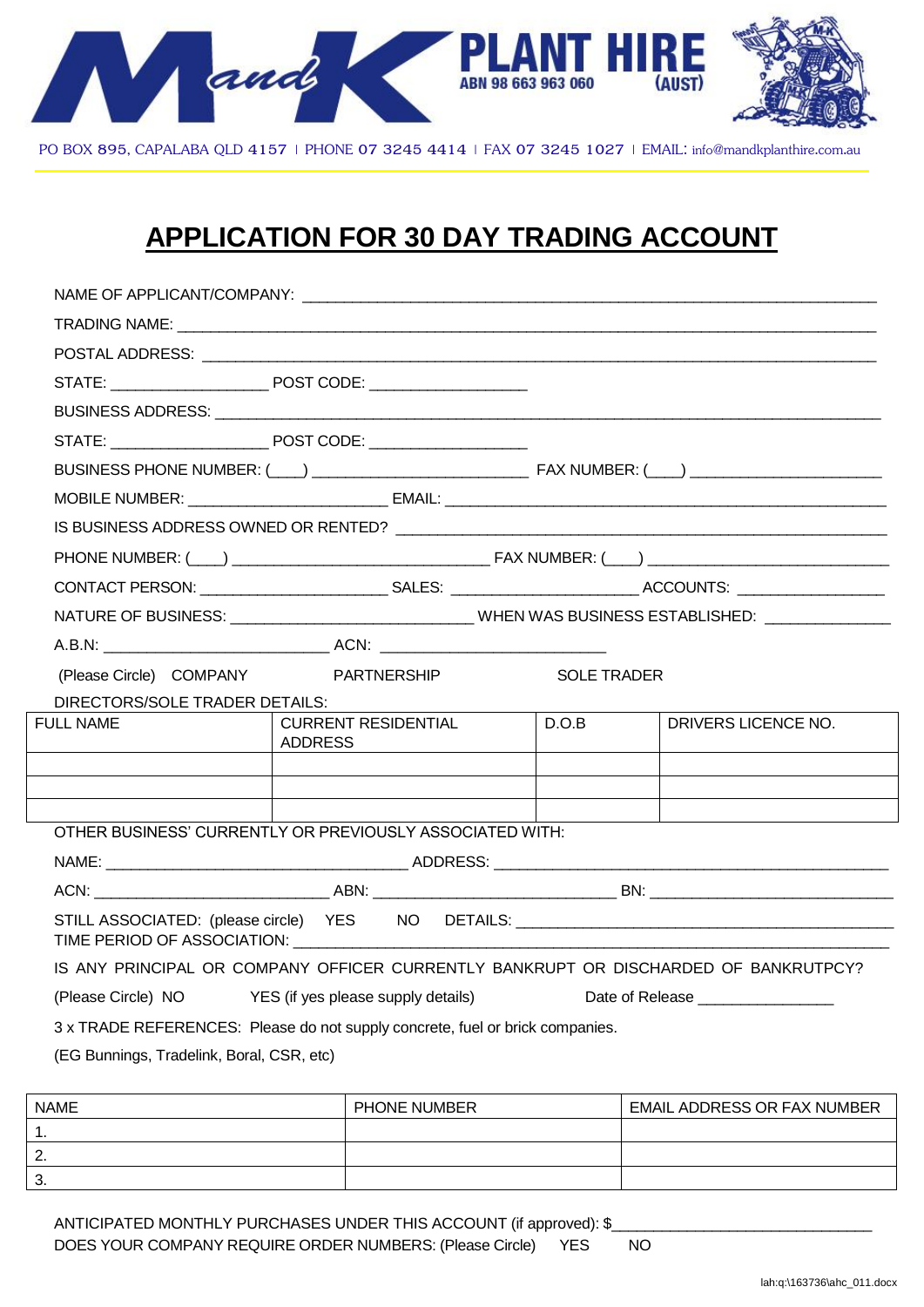#### **TRADING TERMS AND CONDITIONS OF HIRE**

The following are M&K's Terms and Conditions for the hire of the Equipment. Please read the below Terms and Conditions carefully. It is a condition of the Hirer's hire of the Equipment that the Hirer complies with these Terms and Conditions.

 $\_$  , and the set of the set of the set of the set of the set of the set of the set of the set of the set of the set of the set of the set of the set of the set of the set of the set of the set of the set of the set of th

#### **1. EQUIPMENT HIRE**

- 1.1 M&K agrees to hire the Equipment to the Hirer for the Hire Period on the Terms and Conditions and as set out in these Terms and Conditions and the Hire Schedule.
- 1.2 The Hire Period will commence on the time and date the Equipment arrives at the Hirer's site, plus applicable delivery charges as set out in Clause 2.
- 1.3 The Hire Period will cease when the Equipment is returned to M&K's custody and possession, subject to acceptance in accordance with the terms of this Agreement.
- 1.4 The Hirer is responsible for payment of all Hire Charges until the Equipment is returned to and accepted by M&K or an alternative arrangement is agreed by M&K.

#### **2. DELIVERY AND REMOVAL EQUIPMENT**

- 2.1 Unless otherwise agreed between M&K and the Hirer, Equipment attracts a one (1) hour delivery charge to sites within 30km radius of the Brisbane CBD and minimum hire is applicable (contact bookings office for full details). A carry over to the next day will attract a 0.5 travel charge for each additional day to sites within 30km radius of the Brisbane CBD. Trucks/Water trucks are a one (1) hour delivery charge every day to sites within 30km radius of the Brisbane CBD. 13 tonne to 30 tonne excavators and Rollers have a float fee (contact bookings office for pricing). Any sites out of the 30km radius of the Brisbane CBD will incur an extra delivery (contact bookings office for full charges).
- 2.2 M&K will not be liable to the Hirer for any late delivery, non-delivery, pick up or any Loss or damage occasioned to the Hirer for such late delivery or pick up or non-delivery of the Equipment.

#### **3. OWNERSHIP**

- 3.1 Notwithstanding M&K's interest in the Equipment (whether an owner or otherwise) M&K retains its interest in the Equipment at all times notwithstanding:
	- (a) the delivery of the Equipment to the Hirer;
	- (b) the possession and use of the Equipment by the Hirer; and
	- (c) any temporary attachment of the Equipment to any land or buildings to facilitate use of the Equipment,

subject only to the rights of the Hirer as a mere bailee of the Equipment with a right only to use them in accordance with, and under, the terms of this Agreement..

#### **4. FEES AND CHARGES**

- 4.1 The Hirer must pay to M&K :
	- (a) all Hire Charges and other amounts stated in an invoice within thirty (30) days from the date of the invoice; and
	- (b) costs and expenses incurred in the exercise or attempted exercise by M&K of M&K 's rights under this Agreement, including collection agency fees (if permissible) and legal fees (calculated on a solicitor and own client basis).
- 4.2 Payment of invoices by credit card may incur a surcharge.
- 4.3 In the event that any payment is not received within the period specified in clause 4.1(a), then:
	- (a) Credit will not be extended; and
	- (b) Further credit will be withheld; and
	- (c) Interest will accrue on all unpaid amounts at the rate specified in the Guarantee & Indemnity
- 4.4 Invoices issued by M&K will, in the absence of manifest error, be deemed to be correct. Any discrepancies with any invoice must be notified to M&K within five Business Days of receipt, following which period the recipient waives all of their rights so far as they relate to disputing the invoice to the fullest extent permissible by law.
- 4.5 All Hire Charges will be as specified in M&K's schedule of fees and charges, and are subject to change at any time at the discretion of M&K.
- 4.6 The Hirer may request M&K to bear the cost of any tip fees, ir may elect to pay any tip fees themselves. In the event that M&K is responsible for any tip fees, then these will attract a surcharge as set out in M&K's schedule of fees and charges.

#### **5. GST**

5.1 Unless otherwise specified, all amounts payable under this Agreement are exclusive of GST and must be calculated without regard to GST.

#### **6. WARRANTIES BY THE HIRER**

- 6.1 The Equipment will, during and after the Hire Period, remain the exclusive property of M&K and nothing contained in this Agreement will confer on the Hirer any right or property or interest in and to the Equipment other than as bailee.
- 6.2 Except as provided in this Agreement, the Hirer is not entitled to offer, sell, assign, sub-let, charge, mortgage, pledge or create any form of Security Interest over, or otherwise deal with, the Equipment.
- 6.3 The Hirer warrants that the person signing this Agreement is properly authorised to bind the Hirer to this Agreement.
- 6.4 The Hirer agrees that:
	- (a) It has satisfied itself as to the suitability, condition and fitness for purpose of the Equipment for the job the Hirer intends to use the Equipment for; and
	- (b) M&K has made no representations or given any guarantee or warranty that the Equipment is suitable for the Hirer's intended purpose.

#### **7. OBLIGATIONS OF THE HIRER**

## 7.1 **Hirer's Obligations**

The Hirer undertakes that it will:

- (a) be responsible for the Equipment and shall use and shall keep the Equipment in good and substantial repair and condition;
- (b) operate the Equipment in a safe, skilful and proper manner and only for the purposes and within the capacity for which is was designed;
- (c) ensure persons operating the Equipment are suitably trained on its safe and propose use, qualified to use the Equipment and where necessary hold a current licence to use the Equipment.
- (d) accept full responsibility for any and all Loss and damage to the Equipment howsoever caused;
- (e) advise M&K of the precise location of the Equipment, and promptly grant access to it, at the request of M&K ;
- (f) immediately give notice to M&K if the Equipment is lost, damaged or destroyed;
- (g) comply with all the laws, regulations and instructions applicable to the use and operation of the Equipment;

#### **8. LIABILITY AND INDEMNITY**

- 8.1 Subject to the Hirer's statutory rights, M&K is not liable to the Hirer for any loss, damage, costs, expenses, damages (including for loss of use or enjoyment) or any other liabilities resulting from:
	- (a) any accident, breakdown or any other failure of the Equipment; or
	- (b) loss of or damage to the Hirer's or any third party's personal property, which includes, without limitation, personal property left in any Equipment.
- 8.2 Without limiting the foregoing, to the maximum extent permitted by law, M&K will not be liable for any indirect, special, incidental or consequential damage, or loss of profits or loss of earnings, suffered by the Hirer or any other person due to any breach of this agreement by M&K and the Hirer releases and indemnifies M&K (including for legal costs) from any such claim.
- 8.3 The Hirer indemnifies M&K against any liability or loss arising from, and any costs charges and expenses incurred in connection with:
	- (a) loss of or damage to or by the Equipment during the Hire Period, including property damage, injury or death caused directly or indirectly by the Equipment;
	- (b) any act or omission of the Hirer during the Hire Period resulting in Loss or damage to M&K , except to the extent caused by the negligence of M&K;
	- (c) a delay in payment of money under this Agreement; and
	- (d) any breach by the Hirer of an obligation under this Agreement.
- **9. EQUIPMENT LOST, STOLEN, DAMAGED**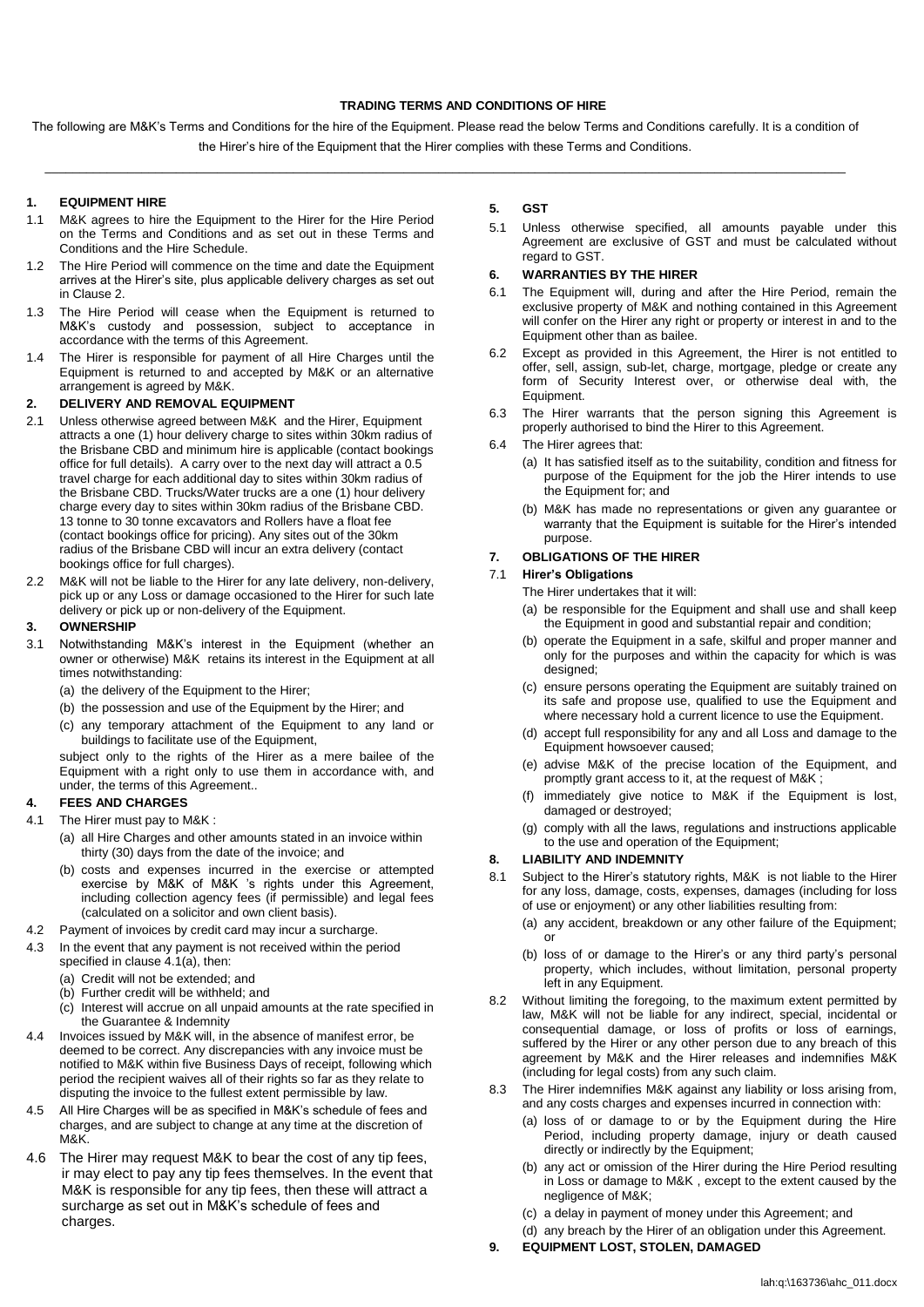- 9.1 In the event that the Equipment suffers a major breakdown or becomes unsafe to use during the Hire Period (whether as a result of the Hirer's negligence or otherwise) the Hirer must:
	- (a) immediately cease using the Equipment;
	- (b) promptly notify M&K in writing as to the condition of the Equipment;
	- (c) take all steps necessary to prevent injury occurring to persons or property as a result of the condition of the Equipment;

#### **10. GENERAL**

- 10.1 The parties will promptly do and perform all further acts and execute and deliver all further documents required by law or reasonably requested by any other Party to carry out and effect the intent and purpose of this Agreement.
- 10.2 This Agreement shall be governed and construed in accordance with the laws of the State of Queensland.
- 10.3 Failure of a Party to exercise any or all of its rights or powers under this Agreement at any time and for any period of time shall not constitute a waiver of any of that Party's rights or powers arising pursuant to this Agreement.
- 10.4 This Agreement may be executed in any number of counterparts, all of which taken together constitute one and the same document.

#### **11. DEFINITIONS**

11.1 In this document, unless the contrary intention appears:

**Agreement** means this agreement comprising the Hire Schedule, Special Conditions, Annexures and Appendices (if any) and these Terms and Conditions;

**Charges** means all amounts charged for hire of the Equipment as set out in M & K's schedule of fees and charges;

**Equipment** includes but is not limited to any item of plant, equipment, machinery or vehicle; any tools, accessories, parts items of equipment and devices affixed to or supplied with such plant, equipment, machinery or vehicle; and the means to transport the Equipment provided by M&K to the Customer during the Hire Period;

**Guarantee & Indemnity** means the guarantee and indemnity attached to this Agreement guaranteeing the performance of the Hirer under this Agreement which must be provided by the Guarantor;

**Guarantor** means the person(s) defined as the Guarantor(s) in the attached Guarantee & Indemnity;

**GST** means any tax imposed by or through the GST Law on a supply (without regard to any input tax credit) including, where relevant, any related interest, penalties, fines or other charges to the extent they relate to a supply under this Agreement;

**GST Law** means *A New Tax System (Goods and Services Tax) Act 1999* (Cth);

**Hire Charges** means the charges for hire of Equipment and associated charges as specified in M&K's schedule of fees and charges from time to time;

**Hire Period** means the period set out on the Hire Schedule as may be extended and includes the period up until the Equipment is returned to M&K;

**Hire Schedule** means the schedule dated on or about the date of this Agreement between M&K and the Hirer setting out the specific terms of the Equipment to be hired.

**Hirer** means and includes the Party specified as the Hirer in any Hire Schedule and any person tendering the Equipment for handling, lifting and/or carriage by the Equipment:

**M&K** means M&K Plant Hire (Aust) Pty Ltd ABN 98 663 963 060 as of 26 Smith Street Capalaba in the State of Queensland and includes its employees, agents or any subcontractors and their employees;

**Liability** means any Liability (whether actual, contingent or prospective), including for any Loss irrespective of when the acts, events or things giving rise to the Liability occurred including Liability for any consequential or indirect losses, economic losses or loss of profit;

**Loss** means all damage, loss, cost, and expense (including legal costs and expenses of whatsoever nature or description) howsoever arising including in contract, tort (including negligence), indemnity, under statute including any consequential or indirect losses, economic losses, loss of profits, loss of use, loss of contracts, business interruption, loss of revenue, financing costs or anticipated savings;

**Party** means a party to this Agreement;

**Terms and Conditions** means these terms and conditions. **12. INTERPRETATION**

In this Agreement, unless the context indicates a contrary intention:

- (a) words denoting the singular number include the plural and vice versa;
- (b) words denoting individuals include corporations and vice versa;
- (c) a reference to any Party to this Agreement includes their executors, administrators, successors and permitted assigns including any person taking by way of novation and, in the case of a trustee, includes any substituted or additional trustee;
- (d) this Agreement will, if the Hirer comprises more than one person, bind such persons jointly and severally;
- (e) headings are for convenience only, and do not affect interpretation;
- (f) references to clause and sub-clauses are references to clauses and sub-clauses in this Agreement;
- (g) where a word or phrase is given a defined meaning, any other part of speech or grammatical form of that word or phrase has a corresponding meaning;
- (h) the word **includes** in any form is not a word of limitation;
- (i) a reference to this Agreement includes any subsequent variation of this Agreement; and
- (j) time is of the essence.

FULL NAME: \_\_\_\_\_\_\_\_\_\_\_\_\_\_\_\_\_\_\_\_\_\_\_\_\_\_\_\_\_\_\_\_\_\_\_\_\_\_\_\_\_\_\_\_\_\_\_\_\_\_\_\_ POSITION: \_\_\_\_\_\_\_\_\_\_\_\_\_\_\_\_\_\_\_\_\_\_\_\_\_\_\_

SIGNED:\_\_\_\_\_\_\_\_\_\_\_\_\_\_\_\_\_\_\_\_\_\_\_\_\_\_\_\_\_\_\_\_\_\_\_\_\_\_\_\_\_\_\_\_\_\_\_\_\_\_\_\_\_\_\_\_ DATE: \_\_\_\_\_\_\_\_\_\_\_\_\_\_\_\_\_\_\_\_\_\_\_\_\_\_\_\_\_\_\_

## **\*APPLICATION CANNOT BE APPROVED UNLESS GUARANTEE IS ALSO SIGNED AND WITNESSED\***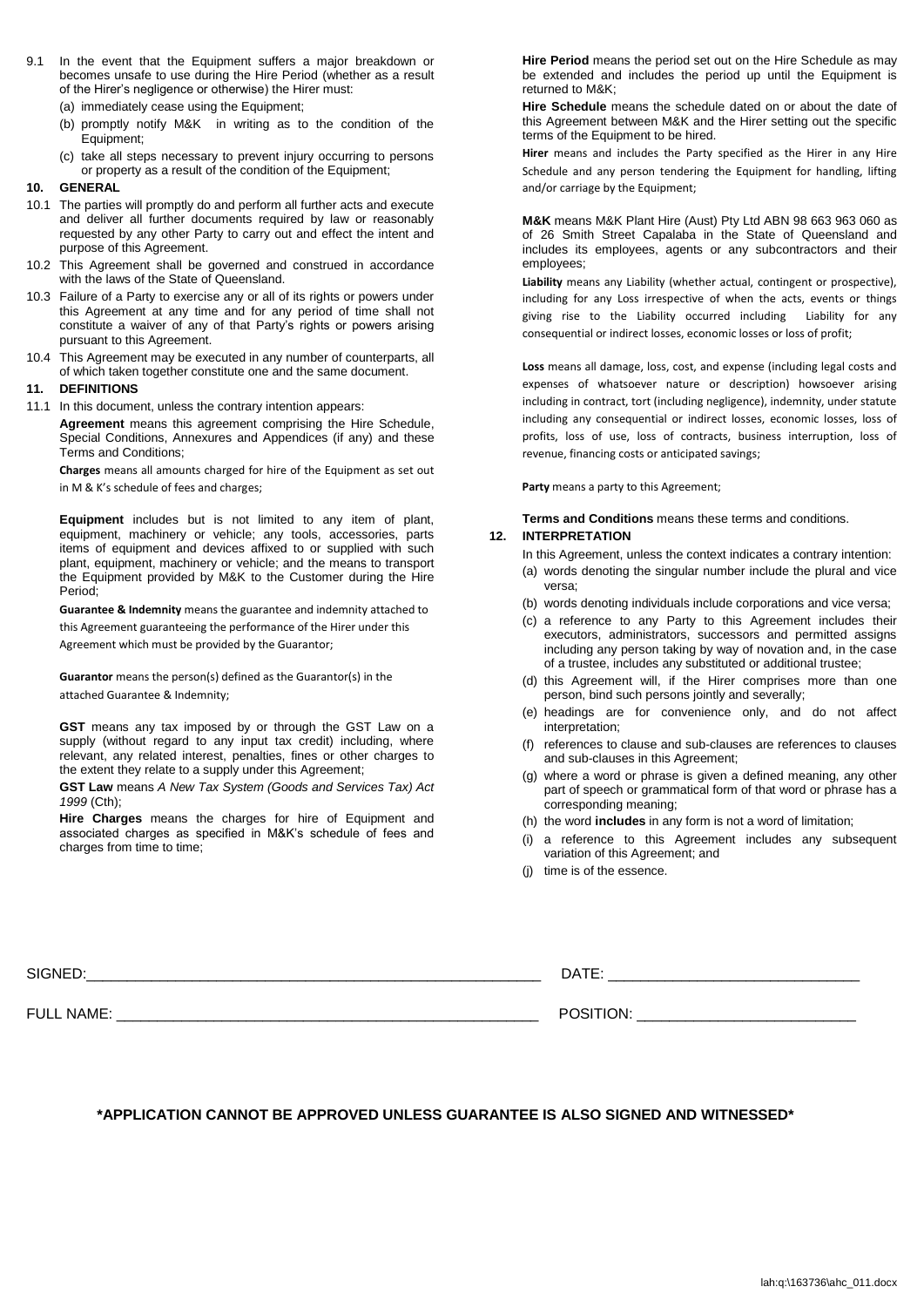



# **GUARANTEE AND INDEMNITY**

| THIS GUARANTEE AND INDEMNITY is made on the | day of | , 20 | <b>BETWEEN:</b> |
|---------------------------------------------|--------|------|-----------------|
| 0f                                          |        |      |                 |
| AND                                         |        |      |                 |
| 0f                                          |        |      |                 |

(Each, a "Guarantor and together, "the Guarantors")

AND

**M & K Plant Hire (Aust) Pty Ltd A.B.N. 98 663 963 060** of 26 Smith Street Capalaba in the State of Queensland ("M & K")

## **BACKGROUND**

A. In consideration of the M&K, at the request of the Guarantors, agreeing to provide credit facilities as set out in the document called "Application for Thirty Day Trading Account" (the "Agreement") to which this Guarantee & Indemnity is annexed, to:

have agreed to execute this Guarantee and Indemnity

- 1. The Guarantors hereby jointly and severally guarantee to M & K due payment of all moneys (including but not limited to interest and interest at the rate specified in the Agreement) that the Debtor may owe to M & K under the terms of the Agreement.
- 2. If for any reason (including but not limited to any provision of this Guarantee and Indemnity being found unenforceable) M & K is unable to recover funds owing to it from the Debtor under the Agreement, the Guarantors joint and severally indemnify M & K in respect thereof and all damages, costs, losses and expenses that M & K may suffer as a result thereof and notwithstanding that the Debtor may be wound up or subject to external administration chapter 5 of the *Corporations Act 2001 (Cwlth)*.
- 3. This Guarantee and Indemnity will be a continuing guarantee to M & K for the whole of the Debtors indebtedness or liability to M & K in respect of services supplied or to be supplied to the Debtor whether now or in the future, including interest on overdue accounts, debt recovery fees paid to a collection agency and legal costs on a solicitor and own client basis and disbursements of any attempt or attempts to recover payment from the Debtor or any Guarantor including (but not limited to) the costs of lodging and withdrawing caveats.
- 4. This Guarantee and Indemnity continues to bind the Guarantors despite any change in the Agreement or M & K's terms and conditions (as defined in the Agreement from time to time), any other trading terms with the Debtor and the grant of any time or indulgence to the Debtor without prior notification to the Guarantors, and this Guarantee and Indemnity will be enforceable without requiring M & K to first take any steps or proceedings against the Debtor.
- 5. To secure the payment of all moneys owing to M & K by the Debtor and/or the Guarantors, the Guarantors hereby charge all of the Guarantors' right, title and interest in any real or personal property that the Guarantors may own (both now and in the future) wherever located.
- 6. For the purposes of securing the Guarantors obligations under Clause 5 above, the Guarantors hereby appoint as the Guarantors' duly constituted attorneys any officeholder of M & K from time to time to execute in the name of the Guarantors (notwithstanding the Guarantors may not having defaulted in carrying out their obligations under this Guarantee and Indemnity) any real property mortgage, caveat or consent to any caveat M & K choose to register or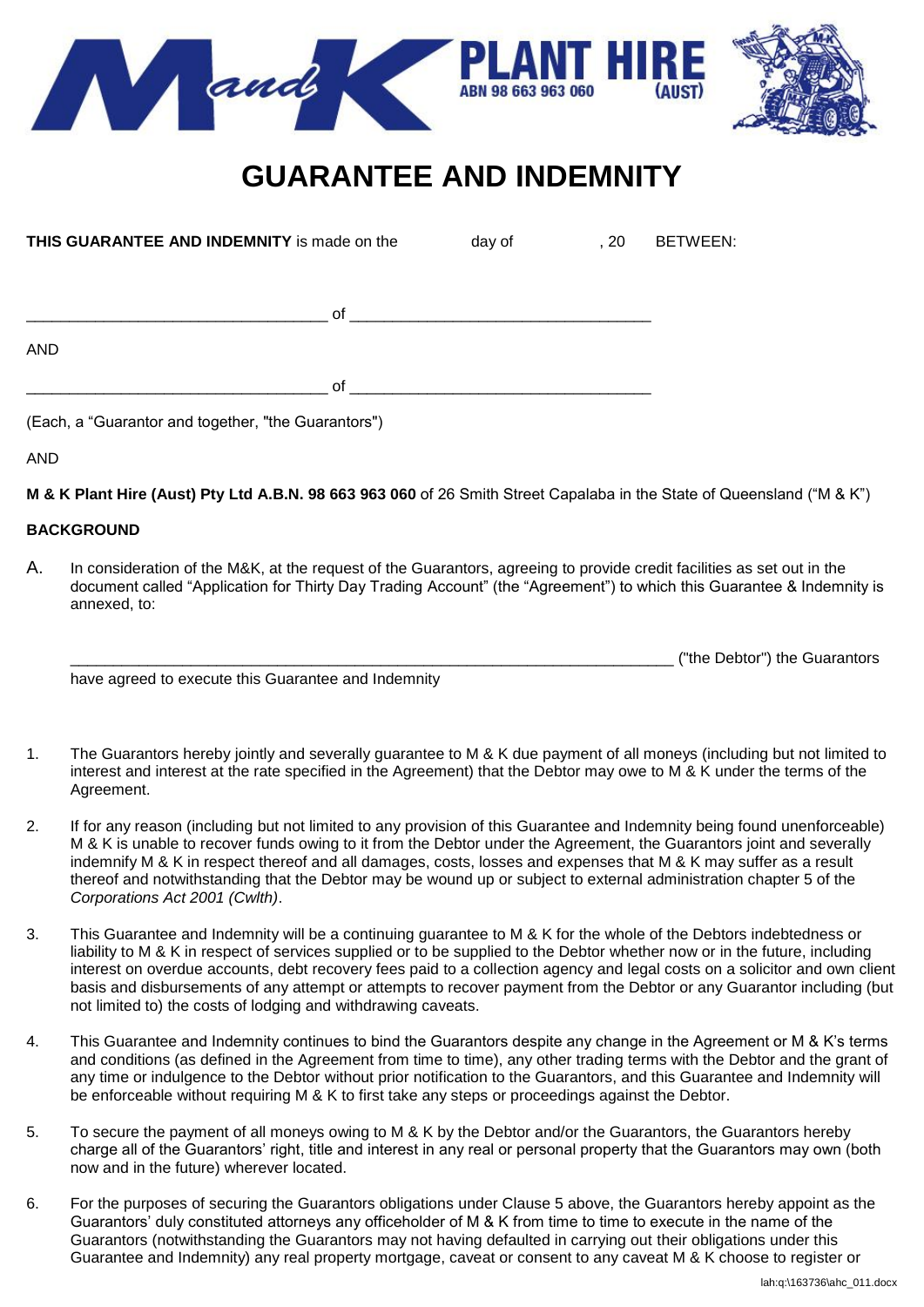lodge against the Guarantors title to any real property in any state or territory of Australia, and any security interest or other similar instrument, and the Guarantors agree to indemnify and keep indemnified such attorney from and against all damages, costs, losses and expenses which such attorney may suffer or incur as a result of the exercise of the power contained in this Clause 6.

- 7. The Guarantors acknowledge that they have been granted the opportunity to read the Agreement and this Guarantee and Indemnity, and have sought, or had the opportunity to seek, the Guarantors own independent legal and financial advice in relation to the terms therein.
- 8. If any provision of this Guarantee and Indemnity is unenforceable in accordance with its terms, other provisions which are self – sustaining are, and continue to be, enforceable in accordance with their terms.
- 9. This Guarantee and Indemnity is governed by the laws of the State of Queensland and all disputes arising between M & K and the Guarantors will be submitted to the Courts of that jurisdiction, or such other Court as may have a jurisdiction to hear such matters.
- 10. Where this Guarantee and Indemnity is given by more than one person, the obligations contained in it take affect as joint and several obligations. No Guarantor will be released from liability under this Guarantee and Indemnity by reason of any other Guarantor not executing this Guarantee and Indemnity, or this Guarantee and Indemnity ceasing to be binding as a continuing security on any other Guarantor, and the release of any Guarantor from this Guarantee and Indemnity will not affect the liability of the other Guarantors.

| <b>DATED</b>              |                                                                                 | day of | ,2017.    |
|---------------------------|---------------------------------------------------------------------------------|--------|-----------|
| <b>EXECUTED</b> as a Deed |                                                                                 |        |           |
| οf                        | <b>SIGNED BY [NAME]</b> (the Guarantor) on the<br>day<br>20 in the presence of: |        |           |
| Print Name:               |                                                                                 |        | Guarantor |
| οf                        | <b>SIGNED BY [NAME]</b> (the Guarantor) on the day<br>20 in the presence of:    |        |           |
| Print Name:               |                                                                                 |        | Guarantor |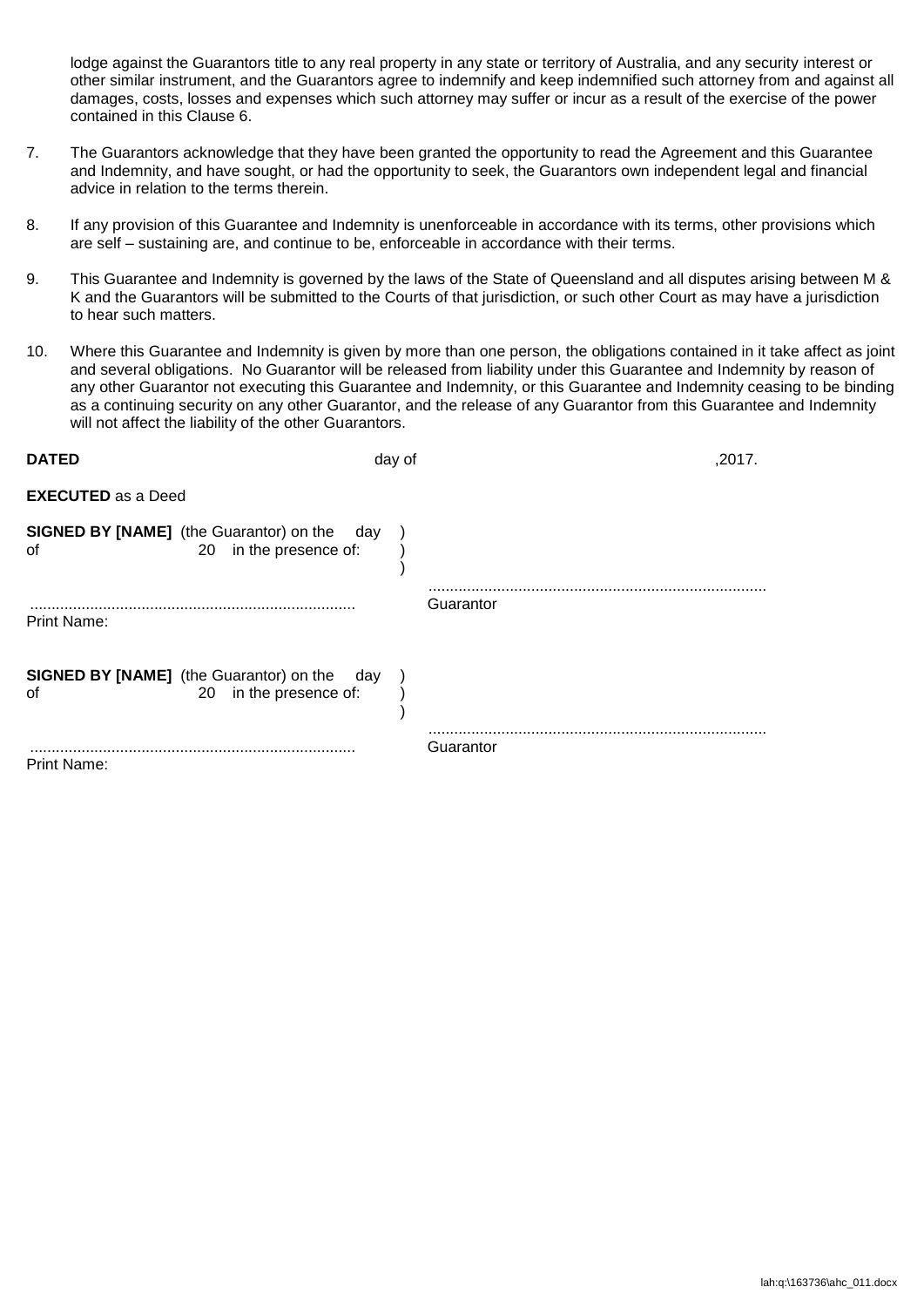## **PRIVACY PROTECTION OF INFORMATION**

## (Required to enable The Credit Provider to check your credit status)

## **PLEASE READ:** *PRIVACY ACT 1998*

*Under the Privacy Act credit providers are regulated as to the way personal information about customers can be used. Certain information is required to enable The Credit Provider to access loan applications and applications to become guarantors and to administer any credit facility which is subsequently provided. The following tells you what information might be required and how the information might be used. Please read this carefully.*

| Credit Provider:        | M & K PLANT HIRE (AUST) ABN 98 663 963 060                                                                                                                                                                                                                                                                                                                                                                                                                                                                                                                                                                                                                                                                                                                                                                                                                                                                                                                                                                                                                                                                                                                                                                                                                                                                                                                                                                                                                                                                                                                                          |
|-------------------------|-------------------------------------------------------------------------------------------------------------------------------------------------------------------------------------------------------------------------------------------------------------------------------------------------------------------------------------------------------------------------------------------------------------------------------------------------------------------------------------------------------------------------------------------------------------------------------------------------------------------------------------------------------------------------------------------------------------------------------------------------------------------------------------------------------------------------------------------------------------------------------------------------------------------------------------------------------------------------------------------------------------------------------------------------------------------------------------------------------------------------------------------------------------------------------------------------------------------------------------------------------------------------------------------------------------------------------------------------------------------------------------------------------------------------------------------------------------------------------------------------------------------------------------------------------------------------------------|
| Applicant(s): Name 1:   |                                                                                                                                                                                                                                                                                                                                                                                                                                                                                                                                                                                                                                                                                                                                                                                                                                                                                                                                                                                                                                                                                                                                                                                                                                                                                                                                                                                                                                                                                                                                                                                     |
| Name 2:                 |                                                                                                                                                                                                                                                                                                                                                                                                                                                                                                                                                                                                                                                                                                                                                                                                                                                                                                                                                                                                                                                                                                                                                                                                                                                                                                                                                                                                                                                                                                                                                                                     |
|                         |                                                                                                                                                                                                                                                                                                                                                                                                                                                                                                                                                                                                                                                                                                                                                                                                                                                                                                                                                                                                                                                                                                                                                                                                                                                                                                                                                                                                                                                                                                                                                                                     |
| Name 2:                 | <u> 1980 - Jan Barbara, martxa al II-lea (h. 1980).</u><br>1900 - Johann Barbara, martxa al II-lea (h. 1900).                                                                                                                                                                                                                                                                                                                                                                                                                                                                                                                                                                                                                                                                                                                                                                                                                                                                                                                                                                                                                                                                                                                                                                                                                                                                                                                                                                                                                                                                       |
|                         | The Applicant(s) and the Guarantor(s) authorise The Credit Provider (and any other Credit Provider which<br>at any time provides or has any interest in the credit being contemplated by my/our Credit Application) to do<br>any of the following:                                                                                                                                                                                                                                                                                                                                                                                                                                                                                                                                                                                                                                                                                                                                                                                                                                                                                                                                                                                                                                                                                                                                                                                                                                                                                                                                  |
| Get Credit Information: | To enable The Credit Provider to assess a Credit Application for commercial or personal credit The Credit<br>Provider is authorised to get the following information about me/us from a credit reporting agency or other<br>business or source that provides information about credit worthiness:<br>personal credit information<br>commercial credit information                                                                                                                                                                                                                                                                                                                                                                                                                                                                                                                                                                                                                                                                                                                                                                                                                                                                                                                                                                                                                                                                                                                                                                                                                   |
| Provide Information:    | a credit report provided by a credit reporting agency used to report on overdue payments from me/us<br>The Credit Provider is authorised to give information to:                                                                                                                                                                                                                                                                                                                                                                                                                                                                                                                                                                                                                                                                                                                                                                                                                                                                                                                                                                                                                                                                                                                                                                                                                                                                                                                                                                                                                    |
|                         | any person who proposes to guarantee or has guaranteed repayment of any personal or commercial<br>$\bullet$<br>credit provided to me/us                                                                                                                                                                                                                                                                                                                                                                                                                                                                                                                                                                                                                                                                                                                                                                                                                                                                                                                                                                                                                                                                                                                                                                                                                                                                                                                                                                                                                                             |
|                         | any person in connection with funding financial accommodation by means of an arrangement<br>$\bullet$<br>involving securitisation                                                                                                                                                                                                                                                                                                                                                                                                                                                                                                                                                                                                                                                                                                                                                                                                                                                                                                                                                                                                                                                                                                                                                                                                                                                                                                                                                                                                                                                   |
| Exchange Information:   | any person who is a signatory to any credit facility account provided to me/us<br>The Credit Provider is authorised to give to and get from the following parties personal or commercial<br>information about my/our credit worthiness, credit history or credit capacity:                                                                                                                                                                                                                                                                                                                                                                                                                                                                                                                                                                                                                                                                                                                                                                                                                                                                                                                                                                                                                                                                                                                                                                                                                                                                                                          |
| Use of Information:     | another credit provider, in particular The Credit Provider may acquire an opinion about my/our<br>$\bullet$<br>business, trade or profession<br>any broker, financial consultant, accountant, lawyer or other advisor acting in connection with any<br>$\bullet$<br>financial provider or proposed to be provided to me/us<br>a credit reporting agency or other business or source that provides information about credit<br>worthiness (information that may be provided by The Credit Provider includes identity particulars, the<br>fact that payments are overdue more than 60 days and collection action has commenced, advice that<br>payments are no longer overdue, advice that cheques drawn by me/us have been dishonoured more<br>than once, in specified circumstances, that in The Credit Provider's opinion a serious credit<br>infringement has been committed by me/us, that credit provided to me/us has been discharged)<br>It is acknowledged that information obtained by The Credit Provider or me/us may be used for the following<br>purposes:<br>to assess an application for credit or to assess a person as guarantor<br>to assist in avoiding any defaults under any credit obligations<br>to tell other credit providers about defaults made by me/us<br>to assess my/our credit worthiness<br>$\bullet$<br>It is acknowledged that the above authorities continue until the credit facility provided to the<br>Applicant(s) is repaid in full and the credit facility terminated.<br>I/We agree to the above disclosure to a Credit Reporting Agency. |
|                         |                                                                                                                                                                                                                                                                                                                                                                                                                                                                                                                                                                                                                                                                                                                                                                                                                                                                                                                                                                                                                                                                                                                                                                                                                                                                                                                                                                                                                                                                                                                                                                                     |
|                         |                                                                                                                                                                                                                                                                                                                                                                                                                                                                                                                                                                                                                                                                                                                                                                                                                                                                                                                                                                                                                                                                                                                                                                                                                                                                                                                                                                                                                                                                                                                                                                                     |
|                         |                                                                                                                                                                                                                                                                                                                                                                                                                                                                                                                                                                                                                                                                                                                                                                                                                                                                                                                                                                                                                                                                                                                                                                                                                                                                                                                                                                                                                                                                                                                                                                                     |
|                         |                                                                                                                                                                                                                                                                                                                                                                                                                                                                                                                                                                                                                                                                                                                                                                                                                                                                                                                                                                                                                                                                                                                                                                                                                                                                                                                                                                                                                                                                                                                                                                                     |
| Signed:                 | Witness:                                                                                                                                                                                                                                                                                                                                                                                                                                                                                                                                                                                                                                                                                                                                                                                                                                                                                                                                                                                                                                                                                                                                                                                                                                                                                                                                                                                                                                                                                                                                                                            |